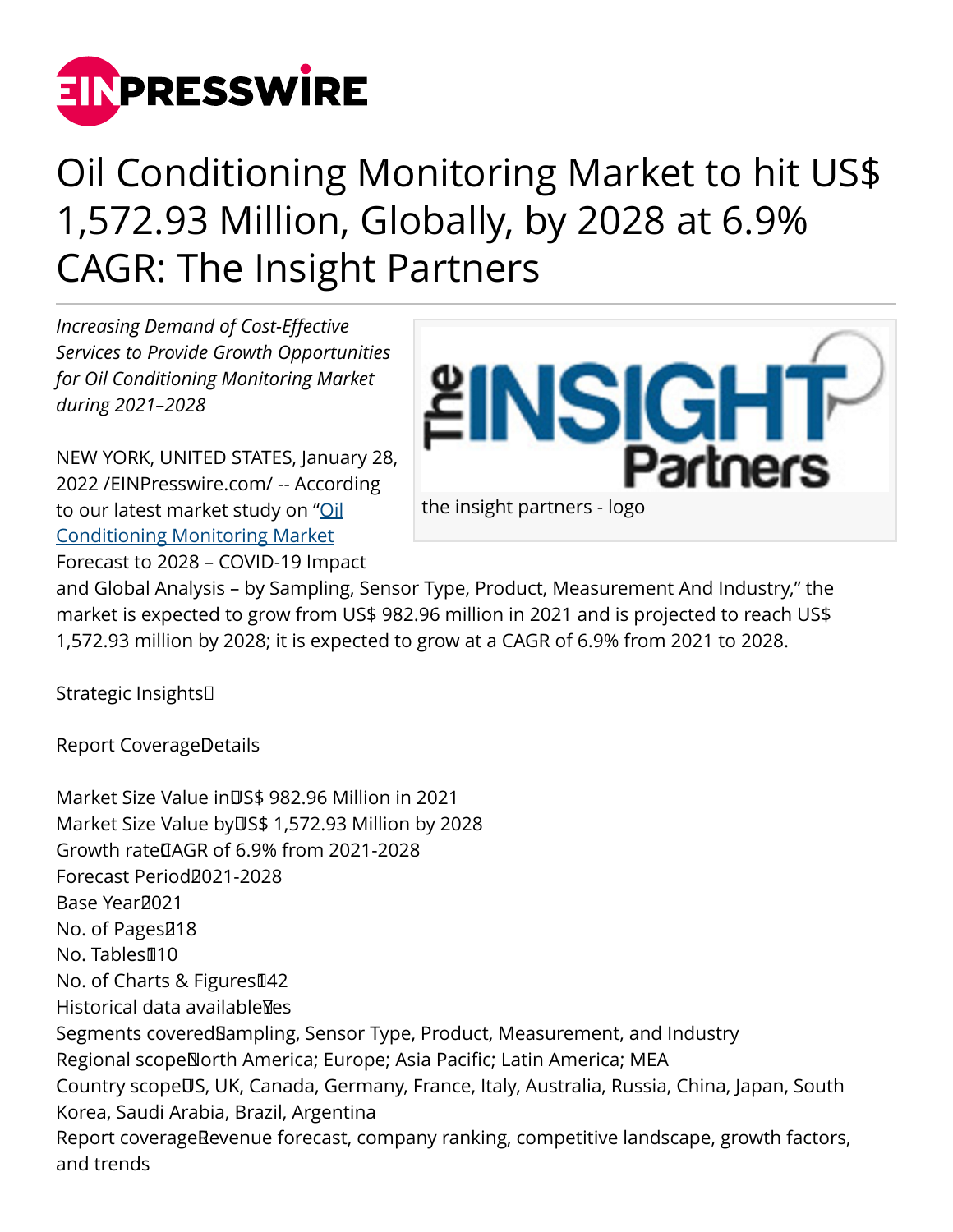Get Exclusive Sample Pages of Oil Conditioning Monitoring Market at [https://www.theinsightpartners.com/sample/TIPRE00008254/](https://www.theinsightpartners.com/sample/TIPRE00008254/?utm_source=EINPressWire&utm_medium=10196)

Increasing Usage of IIoT to Drive Market Growth during Forecast Period

The use of the industrial internet of things is reducing the oil and gas industry's environmental impact substantially, from increased efficiency to reduced safety risk and reduced travel. Oil and gas firms are paying attention to the IIoT because it can help them save energy, avoid oil spills and other catastrophes, and emit less carbon. The IIoT may also monitor energy and resource consumption. Intelligent technologies are influencing practically every area of the oil and gas supply chain, from operations to consumer interaction.

The global market for oil conditioning monitoring is expanding at a rapid rate, owing to increased demand for cost-efficient services. Oil conditioning monitoring is included in a wide range of industries. For instance, automobiles, aircraft, maritime, heavy vehicles, and locomotive engines are all part of the transportation sector. Oil conditioning monitoring aids in the prevention of major engine breakdowns in ships and airplanes. As a result, the need for oil conditioning monitoring in the maritime and aircraft industries is projected to rise.

Impact of COVID-19 Pandemic on Oil Conditioning Monitoring Market

The COVID-19 outbreak has severely disrupted the supply chain and manufacturing of mechanical equipment, including the hardware component of oil conditioning monitoring. The emergence of the COVID-19 virus across the globe, followed by lockdown scenarios, has led the industry experts to analyze that the industry would face at least a quarter of lag in the mechanical equipment supply chain. This disruption is expected to create tremors through till mid-2021.

Download the Latest COVID-19 Analysis on Oil Conditioning Monitoring Market Growth Research Report at <https://www.theinsightpartners.com/covid-analysis-sample/TIPRE00008254/>

Rising Demand for Power Generation across the Globe Fuels Growth of Oil Conditioning Monitoring Market

Energy consumption across the world is anticipated to increase in coming years, with yearly usage reaching ~778 Etta Joule by 2035 due to the projected increase in global population and economic and industrial growth in developing nations, such as China and India. Industry machinery and other equipment designers and manufacturers are constantly looking for ways to improve the energy efficiency of their products by reducing heating and cooling losses, improving heat transfer, and improving electric motors. Nuclear power remains necessary owing to factors such as the necessity for reliable and baseload electricity, and the threat of global climate change.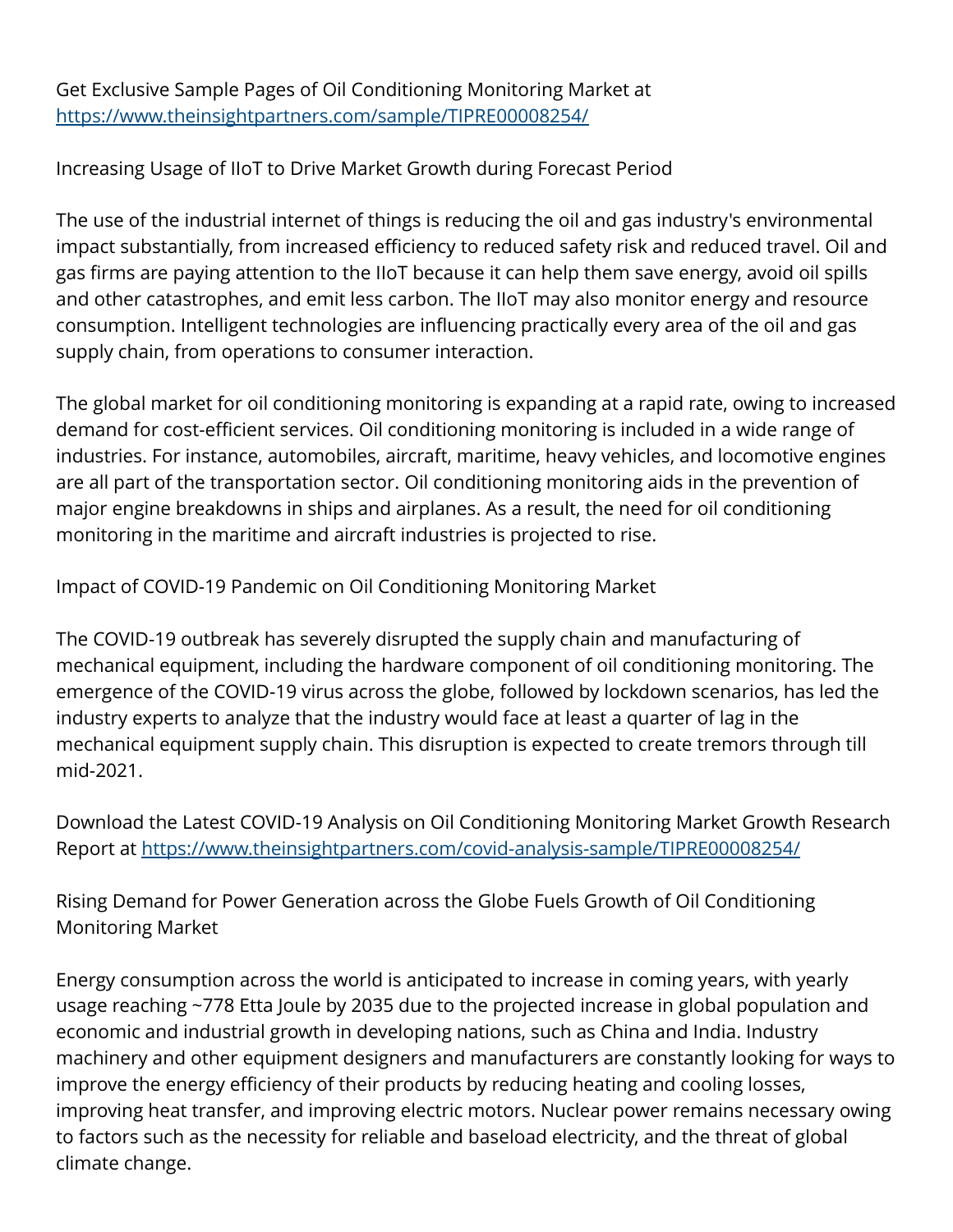Furthermore, nuclear power is a critical component of energy strategy since it is the only largescale source of almost carbon-free electricity. It produces about 20% of the global power and more than 60% of the low-carbon energy. Nuclear power plants have emerged as a source of energy to meet the increased demand for electricity. The plants face the issue of the nuclear fuel cycle, and eventually, the decommissioning of such facilities as part of their life cycle or in the event of a natural or man-made disaster, which is propelling the demand for oil conditioning monitoring in the facilities.

Oil Conditioning Monitoring Market: Competitive Landscape and Key Developments

CM Technologies GMBH; DES-CASE; Hydac Group; Intertek Group Plc; Poseidon Systems; Rheonics Group; SGS SA; Special Oilfield Services Co. LLC; Tan Delta Systems Limited; and Veritas Petroleum Services are among the key players in the global Oil Conditioning Monitoring market. The leading companies focus on the expansion and diversification of their market presence, and acquisition of new customer base, thereby tapping prevailing business opportunities.

Order a Copy of Oil Conditioning Monitoring Market Shares, Strategies and Forecasts 2021-2028 Research Report at [https://www.theinsightpartners.com/buy/TIPRE00008254/](https://www.theinsightpartners.com/buy/TIPRE00008254/?utm_source=EINPressWire&utm_medium=10196)

In August 2020, ALS had begun a strategic collaboration with Poseidon Systems, a Rochesterbased developer of advanced online oil condition monitoring (OCM) solutions. The firms have a common goal of transforming OCM by combining Poseidon Systems' award-winning online OCM technology with ALS' experience in oil analysis and testing.

In August 2020, Des-Case Corporation, a global manufacturer of specialty filtration products that improve process equipment reliability and extend lubricant life, has announced the launch of a new remote diagnostic monitoring subscription plan for industrial lubricated assets, giving customers peace of mind that the lubricant health, cleanliness, and humidity inside their critical assets are monitored in real-time.

Browse Related Reports and get a Sample copy

Oil and Gas Lubricants Market 2028 By Lubricant Type, End-User and Geography <https://www.theinsightpartners.com/reports/oil-and-gas-lubricants-market/>

Oil & Gas Sensors Market 2028 by Types, Application, Technology, Opportunities, End Users and Regions -<https://www.theinsightpartners.com/reports/oil-and-gas-sensors-market/>

About Us:

The Insight Partners is a one stop industry research provider of actionable intelligence. We help our clients in getting solutions to their research requirements through our syndicated and